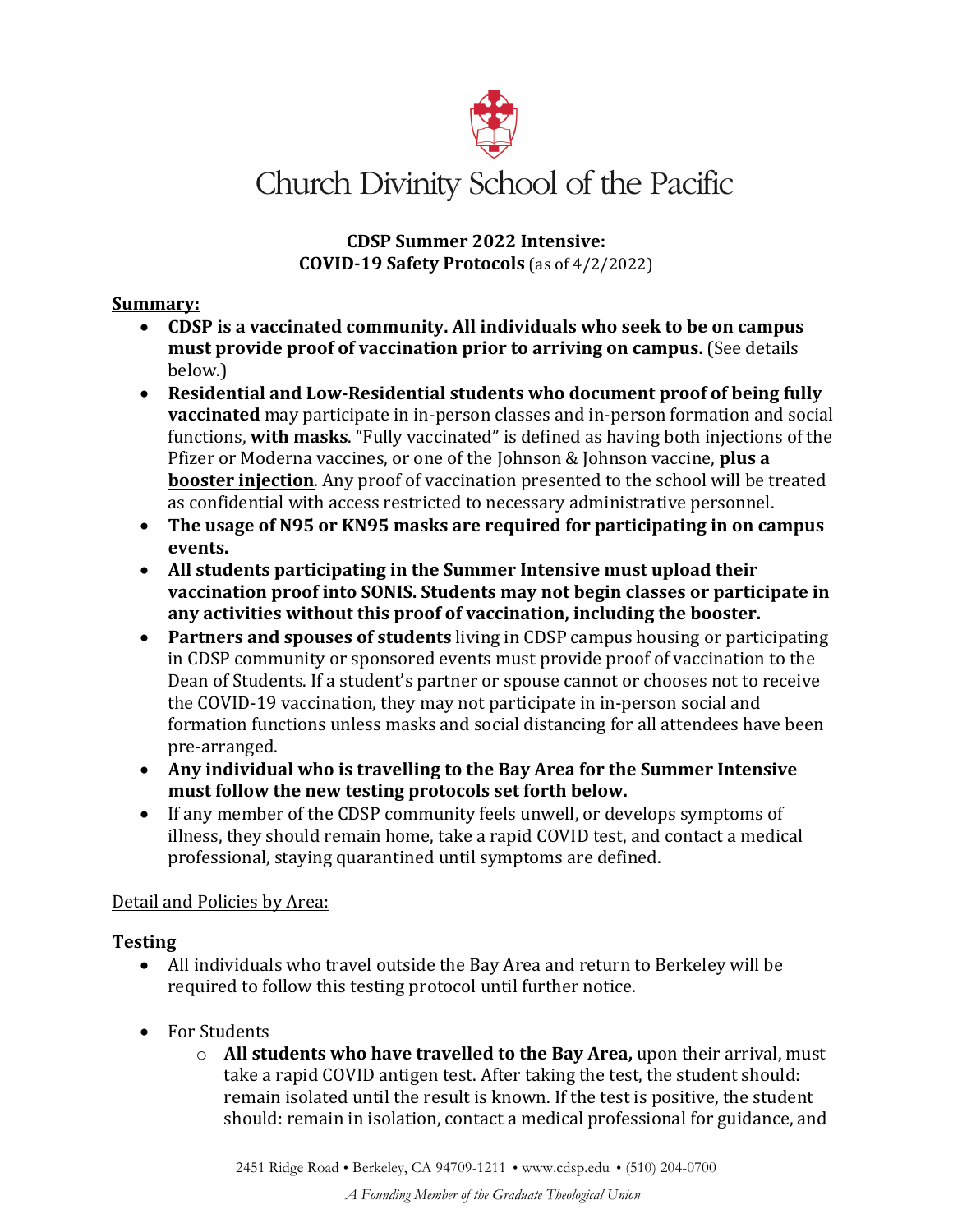notify the Dean of Students and their faculty advisor. If the test result is negative, the student may cease isolation.

- $\circ$  For spouses and partners returning to the Bay Area, these same protocols must be followed.
- For Faculty and Staff
	- o Any new faculty and staff must provide proof of being fully vaccinated **prior to the beginning of the Summer Intensive.** Please forward that proof to the Vice President and Chief Operating Officer.
	- $\circ$  Any faculty or staff who have travelled outside the Bay Area must isolate and take a test upon their return. If the test is positive for COVID-19, the individual should: remain isolated, contact a medical professional for guidance, and notify the Vice President and Chief Operating Officer. If the test result is negative, the individual may cease isolation.
- For Adjunct Faculty, Classroom and other Guests
	- $\circ$  Proof of vaccination, **including a booster shot**, must be presented to the Vice President and Chief Operating Officer prior to arrival on campus.
	- $\circ$  For any individual who travelled outside the Bay Area, a test must be taken within 24 to 48 hours of the planned arrival on campus. If the test is positive the individual should not come to campus.

# **Housing**

- Although all students are expected to be vaccinated, N95 or KN95 masks and social distancing will be required in all public spaces.
- No unvaccinated guests will be allowed on campus, or in any student housing or grounds.

# **Classrooms**

- N95 or KN95 Masks and social distancing will be required.
- Cross registered students must provide proof of vaccination, **including boosters**, either to their home school or direct to CDSP if their home school is not requiring proof of vaccination.
- Unclassified students and community auditors must provide proof of vaccination including boosters to enroll.
- No guests will be allowed in the classroom without proof of vaccination, including boosters.
- HEPA ventilators have been installed in each classroom and operate according to a 30- minute on/off cycle.

# **Worship**

- Only fully vaccinated individuals (with booster shots) will be allowed to participate in or attend in-person worship.
- N95 or KN95 Masks are required during worship and physical distancing is encouraged.

# **Meals**

• Only vaccinated (with booster shots) students, faculty, staff, and family members may attend (exception: children not eligible for vaccination, may attend and follow the mask requirement only). N95 or KN95 masks must be worn when not actively